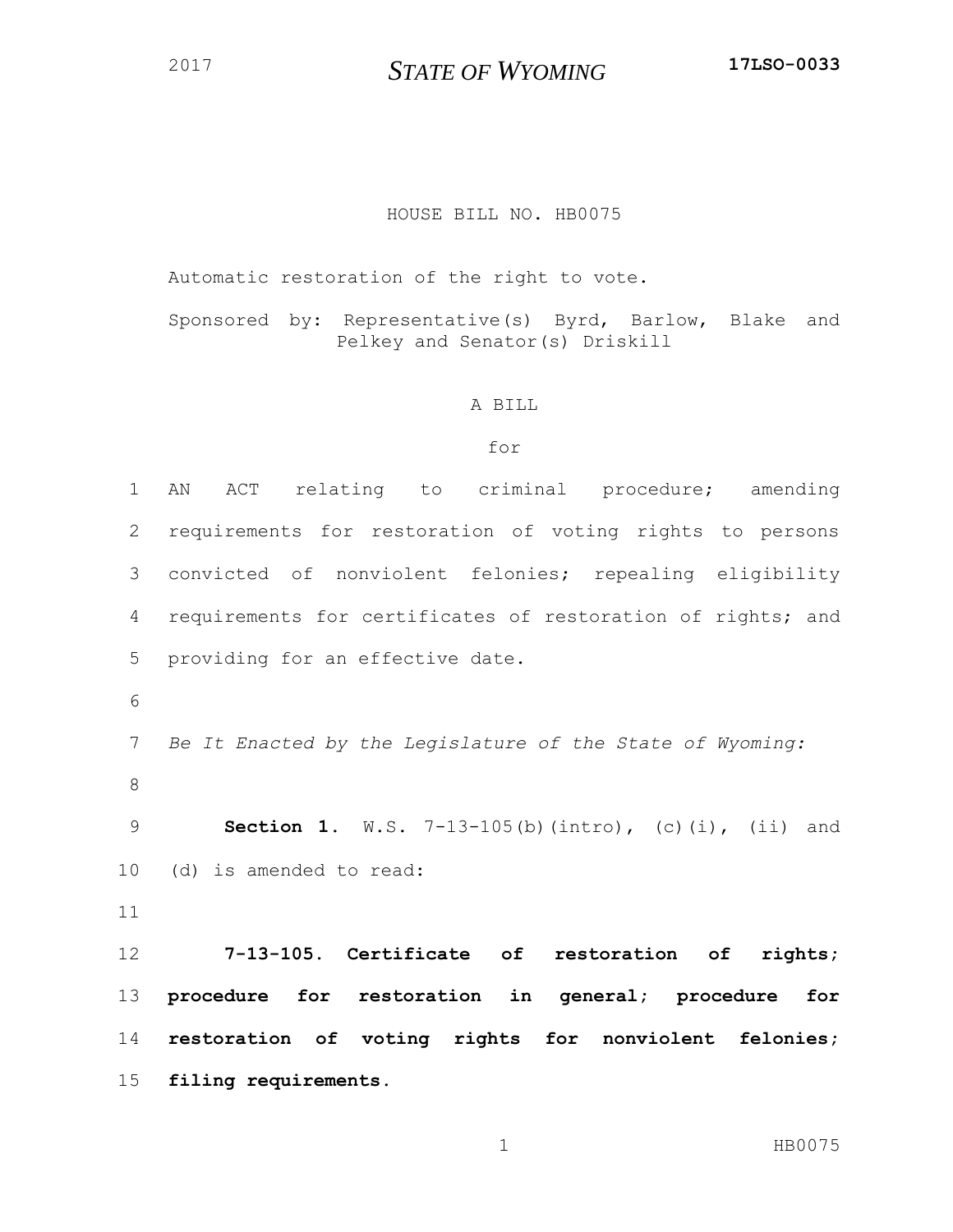| $\overline{2}$ | The department of corrections shall issue a<br>(b)                 |
|----------------|--------------------------------------------------------------------|
| 3              | certificate of restoration of voting rights as provided in         |
| 4              | this subsection and subsection (c) of this section. Upon           |
| 5              | issuance of a certificate, voting rights lost pursuant to          |
| 6              | W.S. 6-10-106 shall be deemed restored. The department of          |
| 7              | corrections shall automatically issue a person convicted of        |
| $\,8\,$        | a nonviolent felony or nonviolent felonies arising out of          |
| 9              | occurrence or related course of events a<br>the same               |
| 10             | certificate of restoration of voting rights $\frac{1}{2}$ : if the |
| 11             | person has completed all of his sentence, including                |
| 12             | probation and parole.                                              |
| 13             |                                                                    |
| 14             | The department of corrections shall issue<br>(C)<br>a              |
| 15             | certificate of restoration of voting rights to eligible            |
| 16             | persons as follows:                                                |
| 17             |                                                                    |
| 18             | (i) For persons convicted within Wyoming of a                      |
| 19             | nonviolent felony, or nonviolent felonies arising out of           |
| 20             | the same occurrence or related course of events, the               |
| 21             | department shall require an application for restoration            |
| 22             | before issuing a certificate to identify eligible persons          |
| 23             | who completed their sentence before January 1, 2016 and            |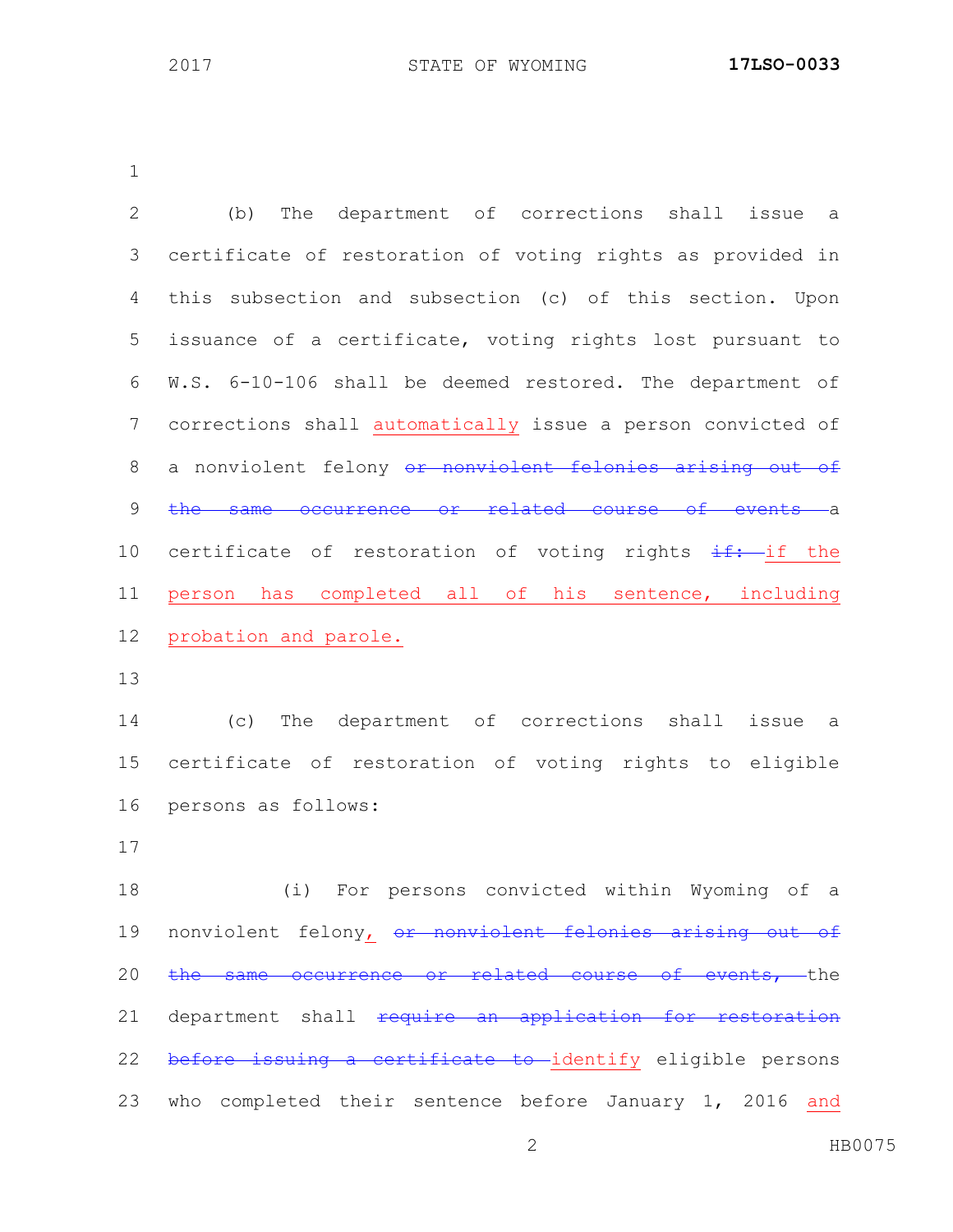issue a certificate of restoration of voting rights to each eligible person. The department shall not require an application for restoration before issuing a certificate to 4 eligible persons; who complete their sentence after January  $5 \frac{1}{2016}$ ; (ii) For persons convicted outside of Wyoming or 8 under federal law of a nonviolent felony, or nonviolent 9 felonies arising out of the same occurrence or related 10 course of events, the department shall require an application for restoration before issuing a certificate to 12 an eligible person-issue each eligible person a certificate of restoration of voting rights upon receipt of a written request on a form prescribed by the department and following a determination that the person has completed his

- sentence, including probation and parole.
- 

18 (d) The department's denial of department of correction's determination that a person is ineligible for a certificate of restoration of voting rights is a final action of the agency subject to judicial review. The clerk of the district court and the division of criminal investigation shall cooperate with the department of